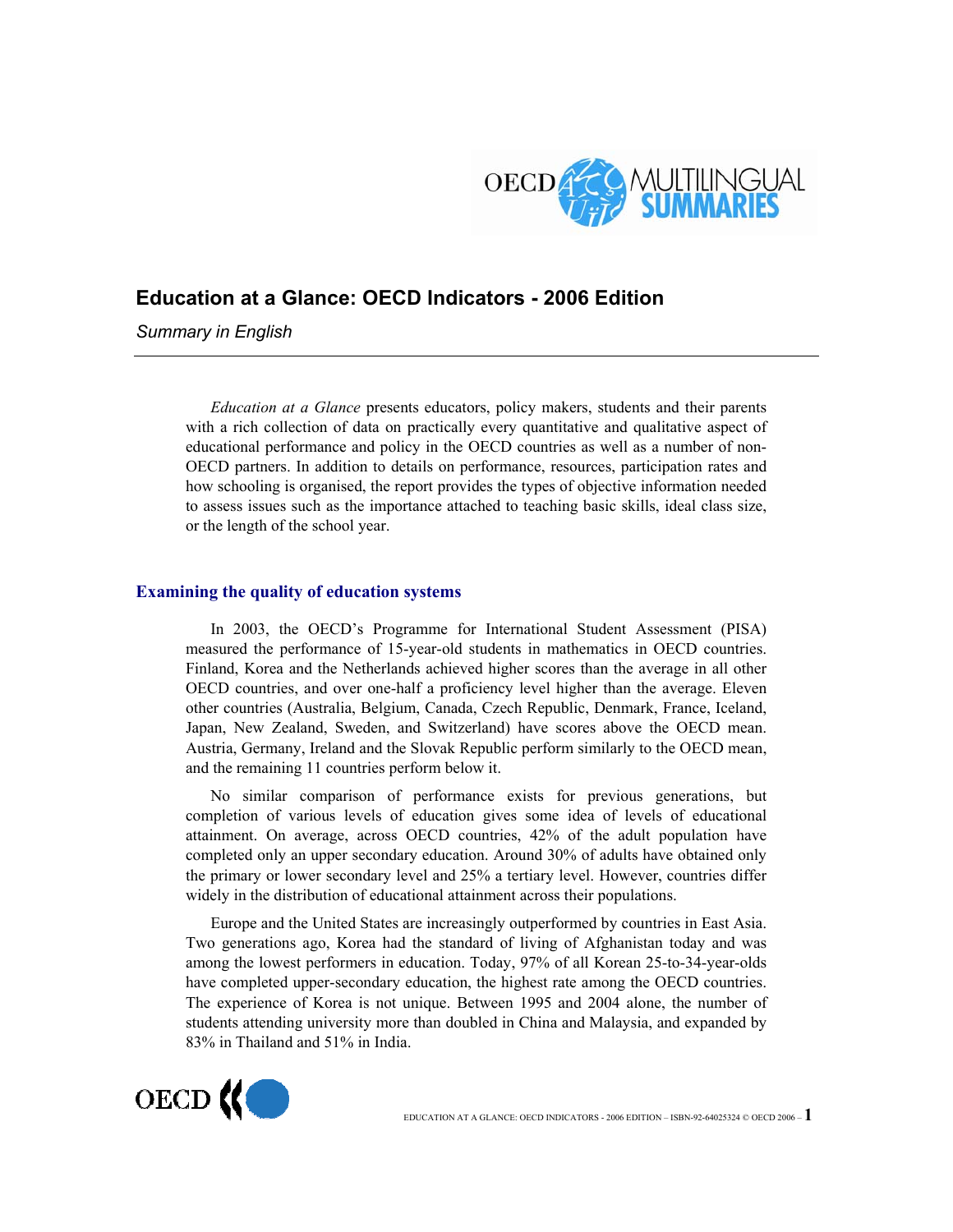Asia is also performing well in terms of quality. In the United States and most of Europe's large economies, 15-year-olds only performed around or below the OECD average in the PISA assessment. The six East Asian education systems that took part in PISA 2003 were among the top ten performers, and also succeed without leaving many students behind. In contrast, 20% of 15-year-olds on average in the EU, and over a quarter in the United States performed at Level 1 (the lowest PISA level) or below. Across OECD countries as a whole, students from the poorest families are on average 3.5 times more likely to be at or below Level 1 than those from the most socio-economically advantaged backgrounds.

#### **Class size: Smaller may not always be better**

The results show no simple correlation between student/teacher ratio and performance. There are 30 or more students per class in Japan, Korea and Mexico, Brazil, Chile and Israel, versus 20 or fewer in Denmark, Iceland, Luxembourg, Switzerland and the Russian Federation, but only 2.7% of students in Luxembourg, for example, are in the highest group in the PISA mathematics scale compared with 8.2% for Japan.

The interaction of teachers and students is also influenced by the number of classes or students for which a teacher is responsible; the subject taught; the division of the teacher's time between teaching and other duties; the grouping of students within classes; and the practice of team-teaching.

#### **Gender balance: Girls' educational performance overtaking boys'**

Gender differences in educational qualification rates are shifting in favour of women. For 55-to-64-year-olds, average duration of formal study favours women in only three countries, but for 25-to-34-year-olds, the average number of years of study completed is higher among women in 20 out of 30 OECD countries, and only 2 of the remaining 10 countries (Switzerland and Turkey) register differences of more than 0.5 years in favour of men.

Upper secondary graduation rates for girls exceed those for boys in 19 of 22 OECD countries and in the 3 partner countries for which total graduation rates can be compared between the genders. The gap in favour of girls is greater than 10 percentage points in Denmark, Finland, Iceland, Ireland, New Zealand, Norway, Poland and Spain, and Brazil. In Turkey, graduation rates are eight percentage points higher for boys, while in Korea and Switzerland, there is less than one percentage point difference.

### **Teachers' salaries and workload: a mixed picture across the OECD**

Salaries for teachers with at least 15 years experience in primary and lower secondary education relative to GDP per capita are lowest in Hungary (0.91), Iceland (0.69), Norway (0.87), Poland (0.83) and Israel (0.73); and highest in Korea (2.37 in primary and 2.36 in lower secondary), Mexico (2.09, lower secondary) and Turkey (2.44, primary). In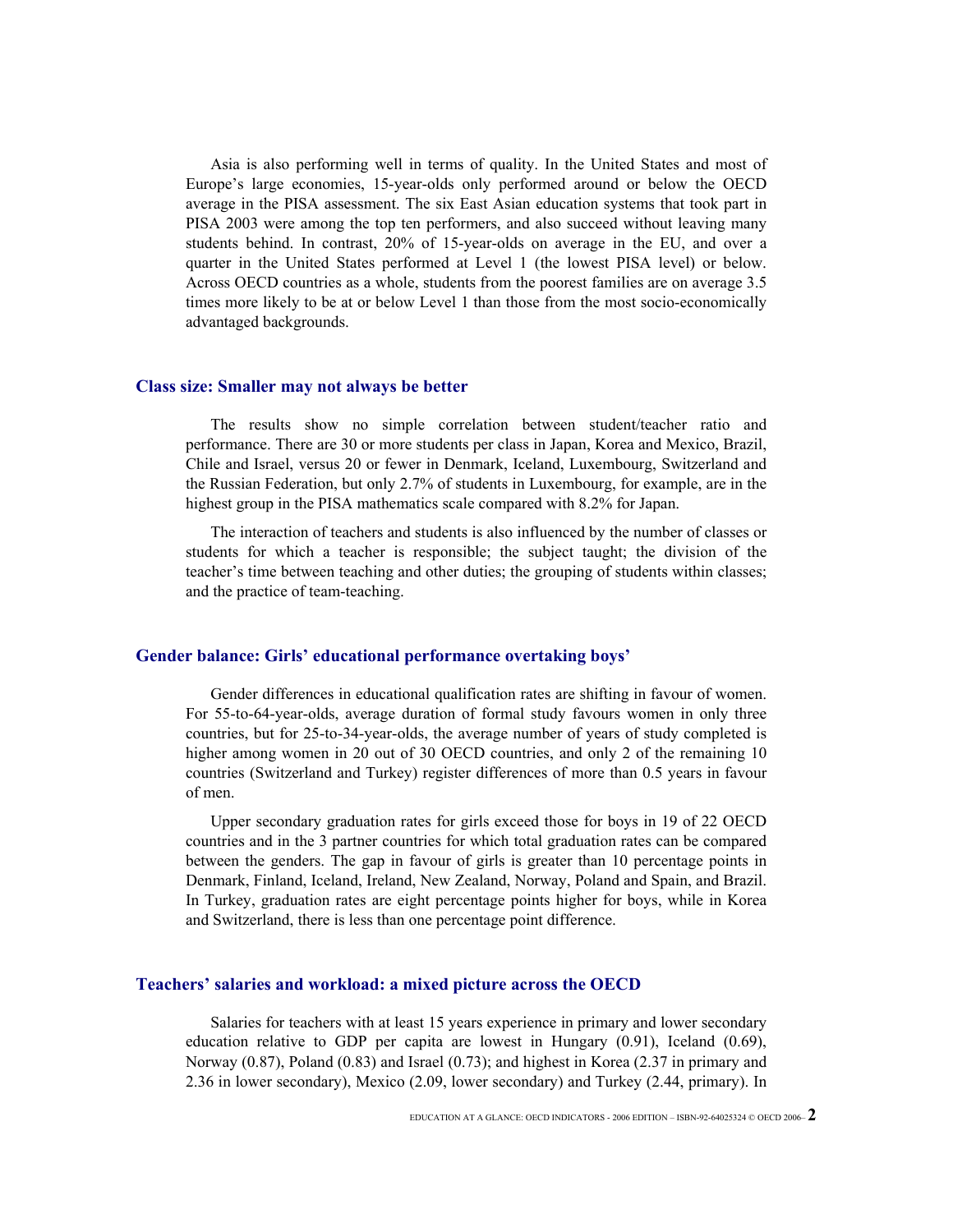upper secondary general education, the lowest ratios are found in Norway (0.87), Poland (0.83), Iceland (0.94) and Israel (0.73).

Salaries of teachers with at least 15 years experience at the lower secondary level range from about \$10 000 in Poland to \$48 000 or more in Germany, Korea and Switzerland, and exceed \$80 000 in Luxembourg.

Teachers' salaries rose in real terms over 1996-2004 in virtually all countries, with the largest increases in Finland, Hungary and Mexico. Salaries at the primary and upper secondary levels in Spain fell in real terms over the same period, even if they remain above the OECD average level.

The number of teaching hours per year in public schools averages 704, but varies from over 1000 in Mexico and the United States to 534 in Japan. There are also considerable variations in how teaching time is distributed throughout the year, with, for example, teachers in Iceland working more hours in the year over a 36-week school year than teachers in Denmark where the school year lasts 42 weeks. However, teaching hours are only one indicator of teachers' workloads, which can also include significant amounts of time spent on, e.g. preparation and marking or extracurricular activities.

Students in OECD countries receive, on average, 6847 hours of instruction between the ages of 7 and 14, of which 1570 hours are between ages 7 and 8; 2494 hours between ages 9 and 11; and 2785 hours between ages 12 and 14. On average among OECD countries, reading and writing, mathematics and science comprises nearly 50% of the compulsory instruction time of students aged 9 to 11, and 41% for students aged 12 to 14. For 9-to-11-year-olds, there is great variation among countries in the proportion of the compulsory curriculum devoted to reading and writing: from 13% or less in Australia, Chile and Israel to 30% in France, Mexico and the Netherlands. There is considerable variation in time devoted to modern foreign languages too, ranging from 1% or less in Australia, England, Japan and Mexico to 21% in Luxembourg.

#### **The cost of schooling: an average of 5.9% of GDP in OECD countries**

Spending on education averages 5.9% of GDP in OECD countries, ranging from 3.7% for Turkey to 8% for Iceland. Spending on education per student in a typical OECD country is \$5450 a year at primary level, \$6962 at secondary and \$11 254 at tertiary. The OECD countries spend on average \$77 204 per student over the theoretical duration of primary and secondary studies. Totals range from less than \$40 000 in Mexico, Poland, the Slovak Republic, Turkey, Brazil, Chile and the Russian Federation, to \$100 000 or more in Austria, Denmark, Iceland, Italy, Luxembourg, Norway, Switzerland and the United States. At tertiary level, the wide variety of courses offered makes comparisons much more difficult. For example, annual spending per tertiary student in Japan is about the same as in Germany (\$11 556 in Japan, \$11 594 in Germany). But the average duration of tertiary studies is 5.4 years in Germany versus 4.1 in Japan, so the cumulative expenditure for each tertiary student is only \$47 031 for Japan compared with \$62 187 for Germany.

Note that lower unit expenditure does not necessarily lead to lower achievement. For example, expenditures for Korea and the Netherlands are below the OECD average for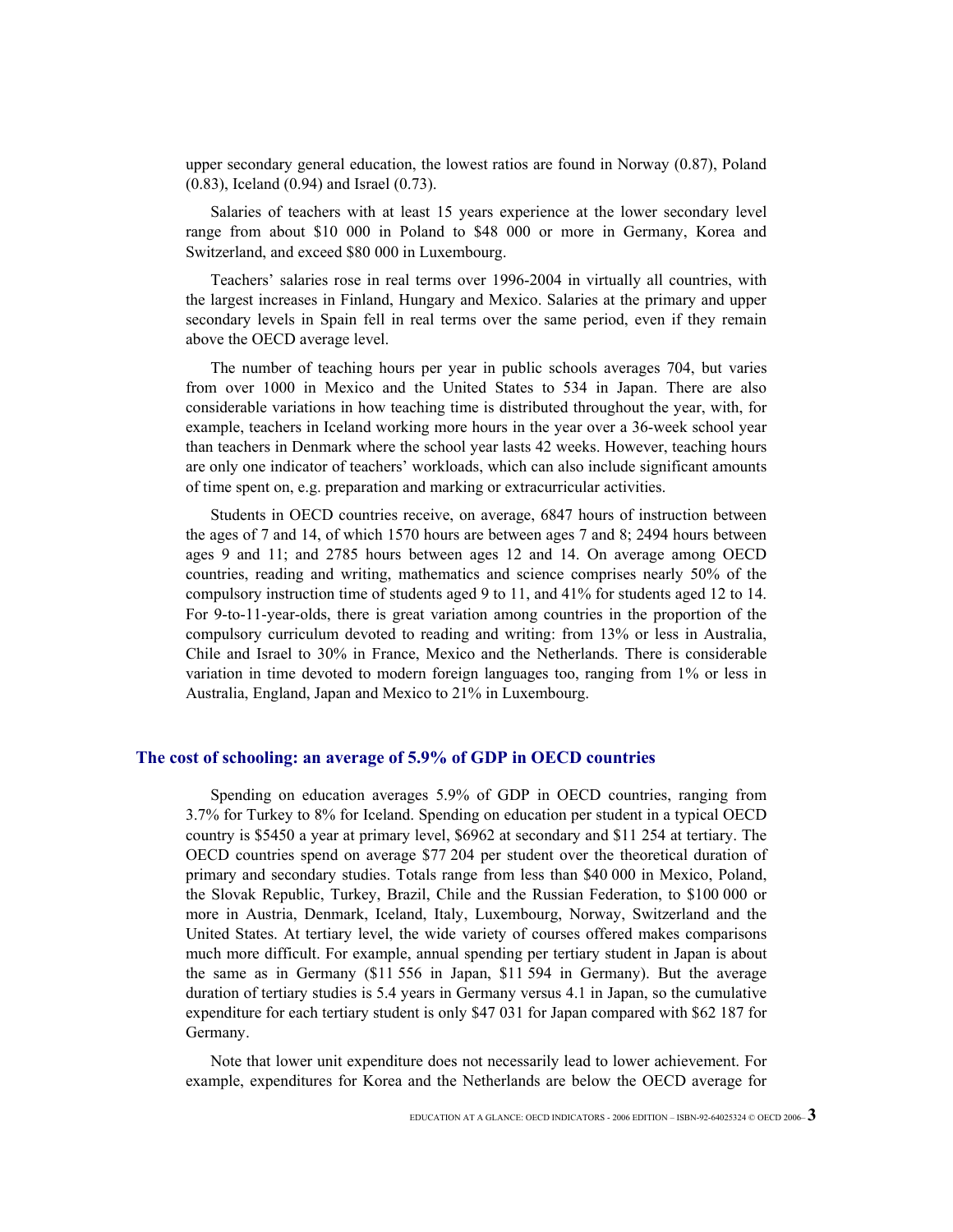primary and secondary education, yet both were among the best-performing countries in the PISA 2003 survey.

Expenditure per primary, secondary and post-secondary non-tertiary student increased in every country between 1995 and 2003. In 16 out of the 26 OECD and partner countries for which data are available, changes exceed 20%, and are 30% or more in Australia, Greece, Hungary, Ireland, Mexico, the Netherlands, Poland, Portugal, the Slovak Republic, Turkey and Chile. The only countries where the increase in expenditure on education per primary, secondary and post-secondary non-tertiary student is 10% or below for the same period are Germany, Italy, Switzerland and Israel. Falling numbers of enrolments does not seem to be the main factor driving these changes.

The pattern is different at tertiary level. In 7 out of 27 OECD and partner countries for which data are available (Australia, the Czech Republic, Poland, Portugal, the Slovak Republic, Brazil and Israel) expenditure on tertiary education per student declined over 1995-2003, mainly due to an increase of over 30% in student numbers. On the other hand, expenditure per student rose significantly in Greece, Hungary, Ireland and Mexico and Chile despite growth in enrolment of 93%, 70%, 34%, 48% and 68%, respectively. Among the 27 OECD and partner countries, Austria, Canada, Denmark, Germany, Italy, the Netherlands and Turkey were the only countries in which the number of tertiary students increased by less than 10%.

#### **Who pays? Governments still foot the bill, but private funding is rising**

On average, 93% of primary, secondary and post-secondary non-tertiary education in OECD countries is paid for by public funds, although private funding exceeds 13% in Australia, Germany, Korea, Mexico, Switzerland, the United Kingdom and partner country Chile. Over 1995-2003, the number of countries which saw an increase in the public share across all levels was the same as the number of countries in which the public share fell.

However, in tertiary education the private share has risen overall. It went up by more than 3 percentage points in half of countries reporting data, and by over 9 percentage points in Australia, Italy and the United Kingdom.

The proportion of tertiary education funded privately varies from less than 5% in Denmark, Finland, Greece, Norway and Turkey to more than 50% in Australia, Japan, Korea, the United States and Chile. Most private funding comes from households, notably through tuition fees. One-quarter of countries do not charge fees, and the level of fees among the rest varies widely.

#### **Educational investment: Strong returns for economies and individuals**

Education is mostly financed by public expenditure, and various studies suggest that this is money well spent. The estimated long-term effect on economic output of one additional year of education in the OECD area is generally between 3% and 6%. An analysis of the causes of economic growth shows that rising labour productivity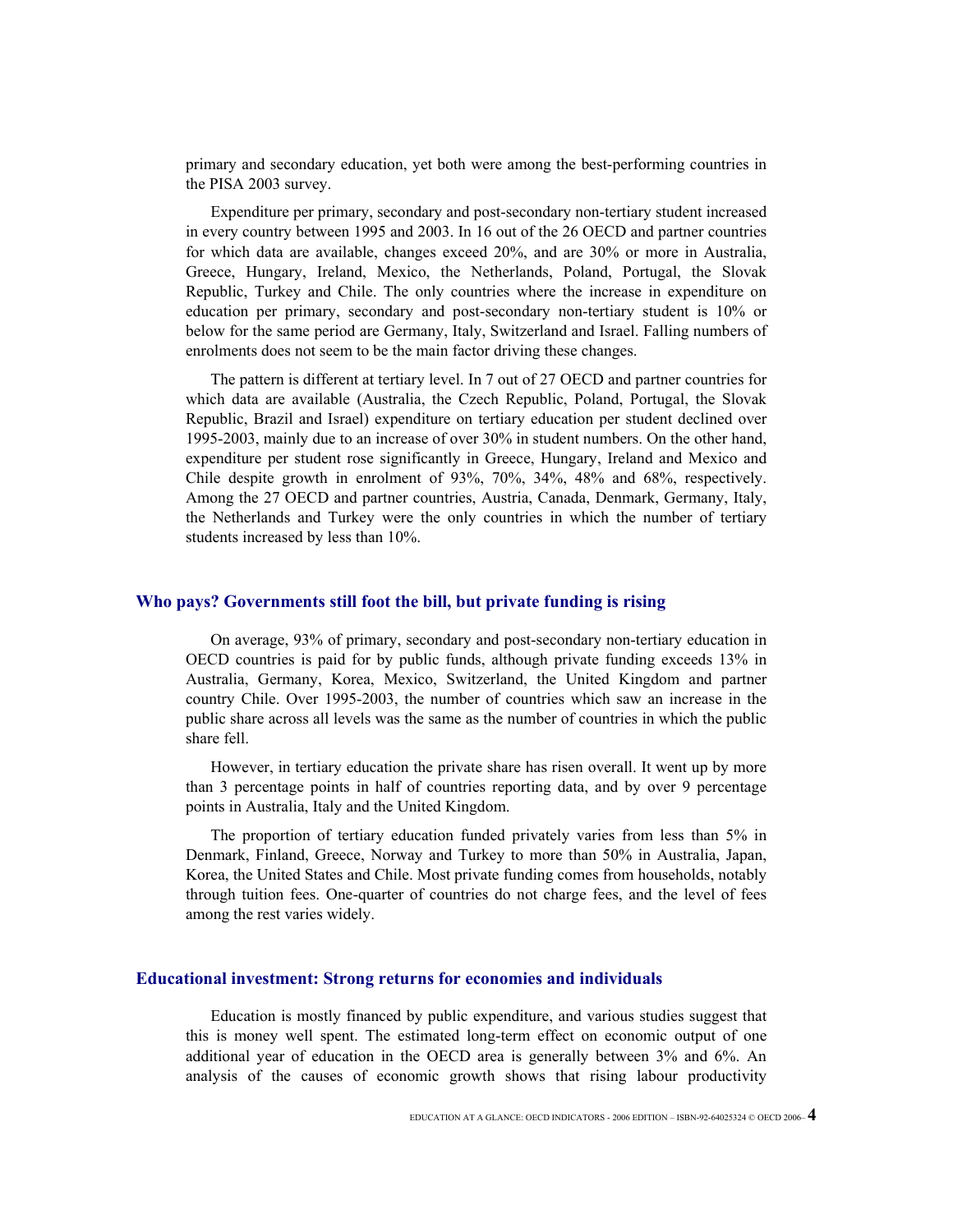accounted for at least half of GDP per capita growth in most OECD countries from 1994 to 2004. Not all the rise in productivity is due to education, but a study using literacy as a measure of human capital shows that a country able to attain literacy scores 1% higher than the international average will achieve levels of labour productivity and GDP per capita that are 2.5% and 1.5% higher, respectively, than those of other countries.

For individuals, too, education is a sound investment. Given that primary and most secondary education is compulsory, the "investment decision" generally concerns whether to apply for later courses. Despite widespread reports of "grade inflation" and the devaluation of qualifications, the investment to obtain a university level degree, when undertaken as part of initial education, can produce private annual returns (calculated by comparing future earning prospects with the private cost of studying) as high as 22.6%, with all countries showing a rate of return above 8%. There are significant indirect benefits too, with many national analyses indicating a positive causal relationship between higher educational attainment and better mental and physical health.

However, education does not abolish gender-related income inequality: for a given level of educational attainment, women typically earn only 50% to 80% of what men earn.

#### **The impact of demographic changes**

In 23 of the 30 OECD countries as well as Chile, the size of the student population in compulsory schooling is set to decline over the next 10 years. This trend is most dramatic in Korea where the population aged 5-14 years is projected to decline by 29%. For the 15- 19 group, downward trends of 30% or more are projected in the Czech Republic, Poland, the Slovak Republic and the Russian Federation.

In some countries, the decline has occurred earlier. For instance, in Spain, the population aged 20-to-29 years is set to decline by 34% over the next 10 years.

Assuming, for the sake of illustration, that participation rates and rates of expenditure per student remain at their current levels, population trends imply a reduction in the level of educational expenditure in all but four OECD countries as well as Chile, arguably providing more opportunity to increase participation rates or expenditure per student in these countries. In contrast, the population projections for the United States indicate relatively strong growth over the next decade, which may translate into funding pressures.